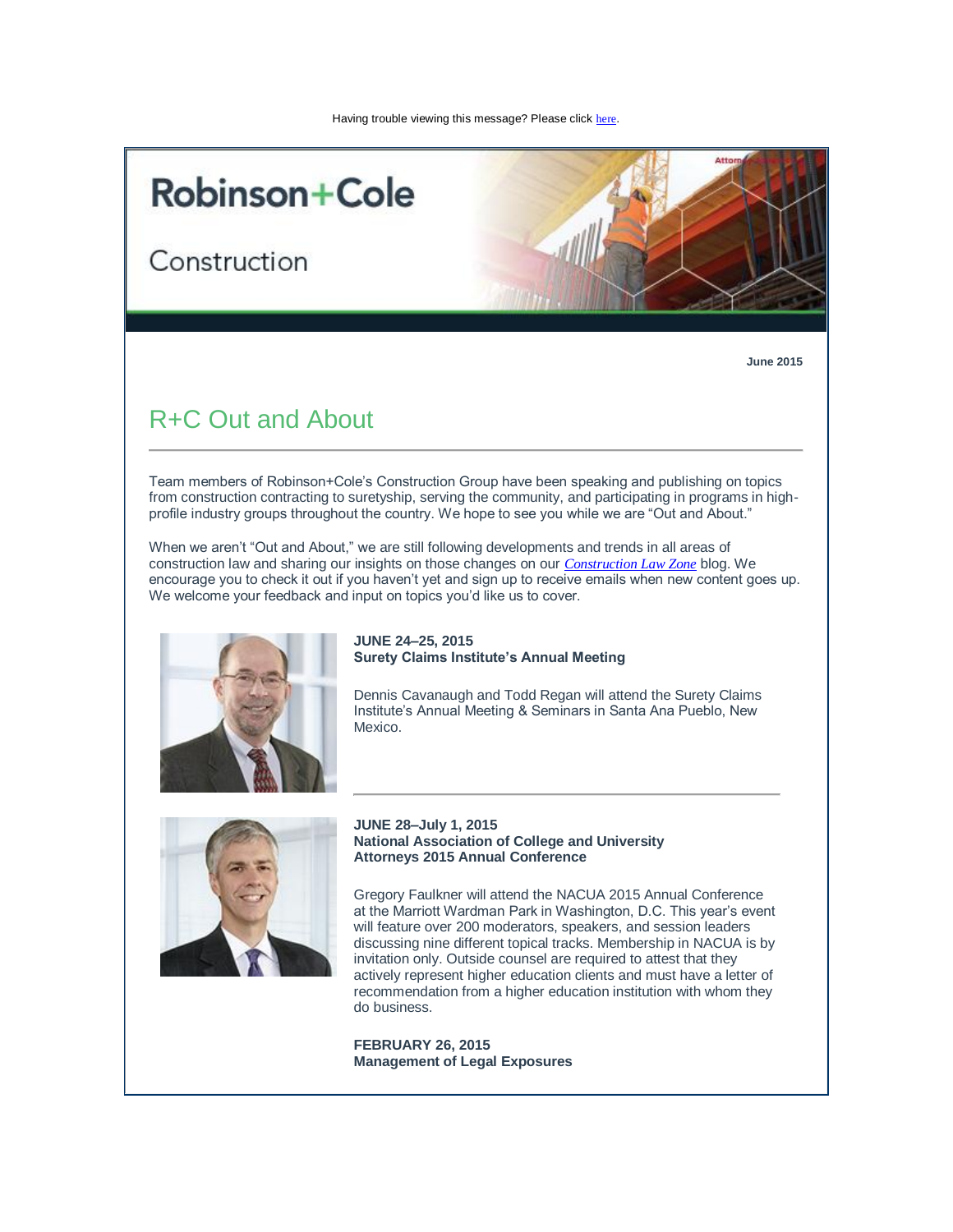Mr. Faulkner taught a professional development workshop entitled "Management of Legal Exposures" for the Construction Institute (CI) at the University of Hartford. This is the CI's third presentation of this highly successful program over the past three years.



#### **OCTOBER 14, 2014–May 19, 2015 United Way Readers Program**

Todd Regan participated in the United Way Readers Program at the Wish School in Hartford Connecticut's North End. The program was created to mobilize volunteers across our community as one way to help children read at the appropriate grade level by the end of third grade.

#### **APRIL 2015**

**Differing Court Views on the Surety's Non-Response to a Claim within the Payment Bond's Prescribed Time Period**

Mr. Regan's article "Differing Court Views on the Surety's Non-Response to a Claim within the Payment Bond's Prescribed Time Period" was published in *Surety Bond Quarterly*'s spring newsletter. The article discusses a recent Connecticut Supreme Court decision that rejected a payment bond claimant's efforts to read an implied default provision into language of the state's Little Miller Act.

#### **FEBRUARY 2015**

**Attorney Advisory Council of the National Association of Surety Bond Producers**

Mr. Regan was selected to serve on the Attorney Advisory Council of the National Association of Surety Bond Producers (NASBP). The role of NASBP is to engage decision makers and strategic partners; advocate for access to surety bonding, preservation of bonding requirements, and nondiscriminatory practices; advance the role of surety professionals; and empower surety professionals with grassroots efforts. The NASBP Attorney Advisory Council comprises eight lawyers with knowledge in various sectors of the industry, including, but not limited to, construction, government contracts, and surety.



#### **MAY 15, 2015 Defense Research Institute's Fidelity and Surety Roundtable**

Peter Strniste attended the Defense Research Institute's Fidelity and Surety Roundtable in Chicago, Illinois. Participants at this year's event included many surety company representatives and construction consultants. The Roundtable provides a forum for a lively and informative discussion on various aspects of surety and fidelity bonds. Mr. Strniste has been a member of the Roundtable for several years and is a past speaker at the annual event.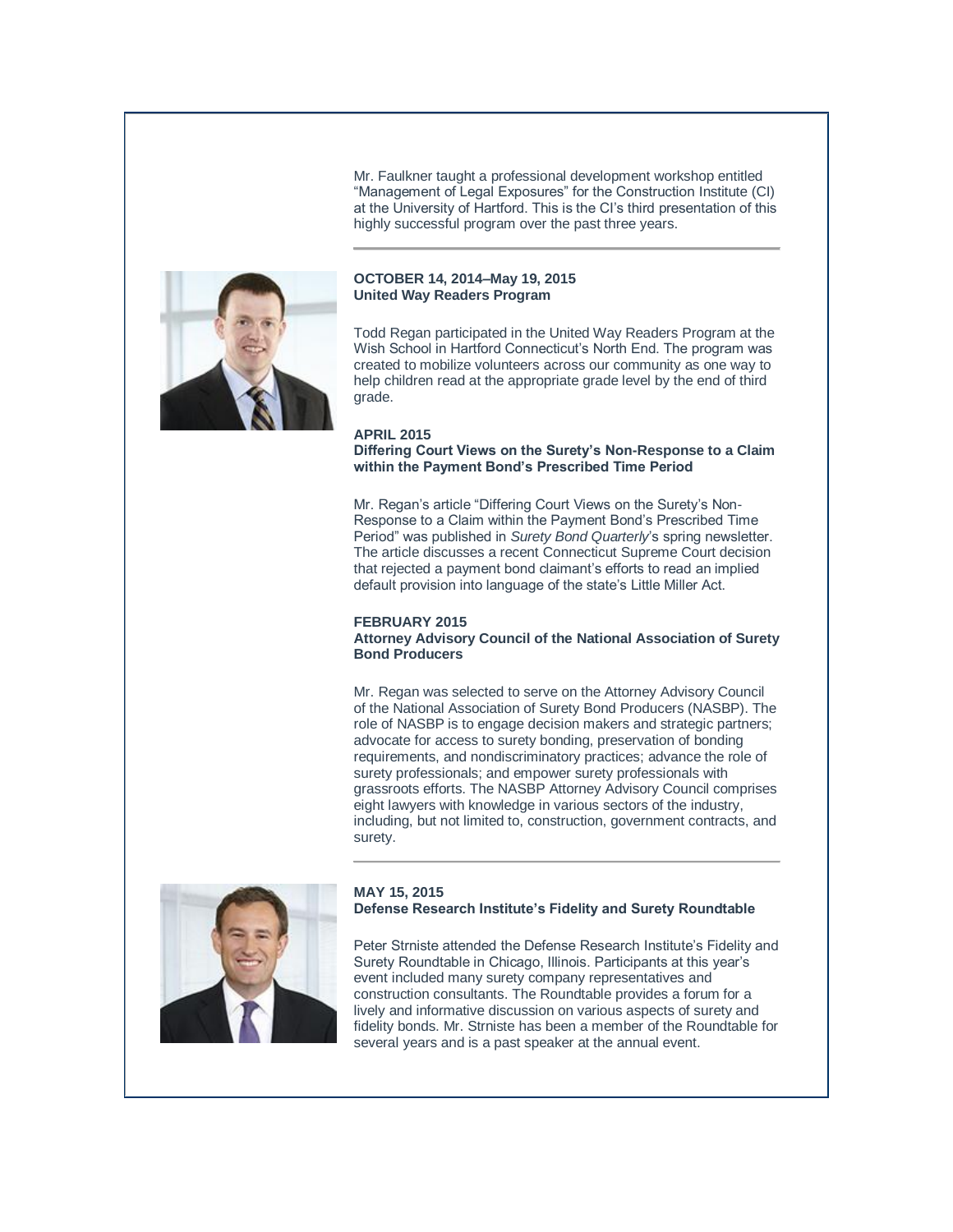#### **MARCH 14, 2015 Retail Contractor Association's Annual Meeting**

Mr. Strniste was selected as the keynote speaker for a group of over 100 contractors and retail owners at the Retail Contractor Association's Annual Meeting in Las Vegas, Nevada. Mr. Strniste presented on strategies for avoiding and minimizing subcontractor defaults. He also reviewed best practices for selecting subcontractors, essential subcontract terms, and the proper procedure for defaulting and terminating a subcontractor.

#### **FEBRUARY 2015 Owners and Contractors Are Wise To Be Covered**

Mr. Strniste's article entitled "Owners and Contractors Are Wise To Be Covered" was published in Caldwell & Walsh Building Construction, Inc.'s Spring 2015 newsletter. The article focused on the importance of verifying subcontractor and contractor certificates of insurance and the risks associated with failing to do so.



#### **MAY 11, 2015 Connecticut General Assembly's Finance, Revenue and Bonding Committee**

Martin Onorato presented testimony before the Senate and House members of the Connecticut General Assembly's Finance, Revenue and Bonding Committee regarding a plan to enact sales taxes on architecture, engineering, and other professional services. The new taxes appear as part of the tax package accompanying Governor Malloy's proposed biennial budget. Mr. Onorato serves on the Board of Directors of the Connecticut Chapter of the American Institute of Architects.



#### **MAY 5, 2015 The Real Estate Bar Association for Massachusetts' new Construction Law Committee**

Jonathan Hausner was selected to co-chair the Real Estate Bar Association for Massachusetts' (REBA) new Construction Law Committee. The committee will "serve as both a resource and a discussion forum for lawyers concentrating in the areas of construction law, including the representation of public and private owners, developers, general contractors, subcontractors, material suppliers and construction sureties."

#### **MAY 4, 2015**

#### **Economics of Construction: Understanding the New Retainage Law and Revising the Economic Loss Rule**

Mr. Hausner and real estate litigation lawyer Kendra Berardi presented at this year's 2015 REBA Spring Conference in Norwood, Massachusetts. Mr. Hausner presented the session "Economics of Construction: Understanding the New Retainage Law and Revising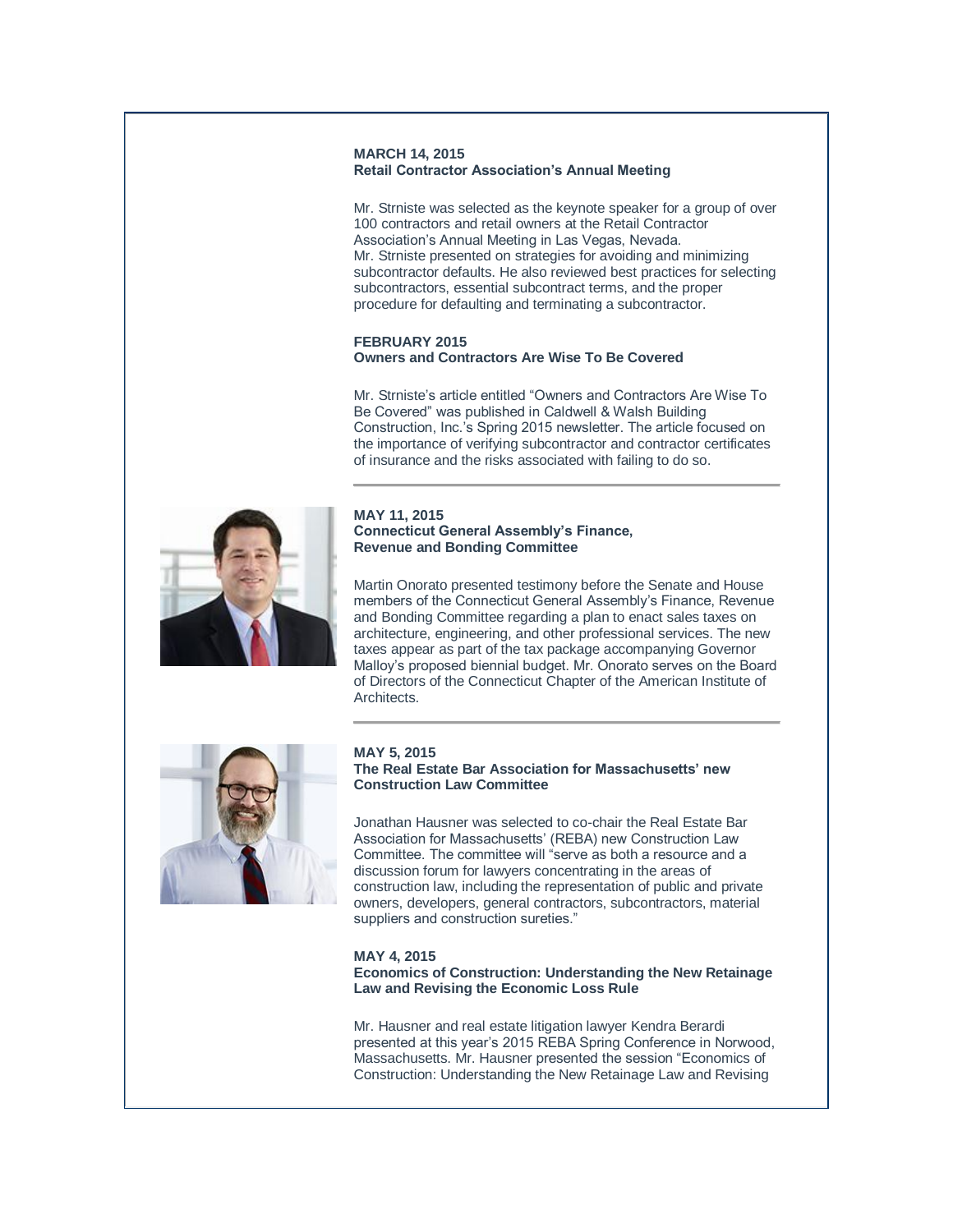the Economic Loss Rule."

#### **APRIL 27, 2015 Construction Management Association of America's Certified Construction Manager Exam**

Mr. Hausner taught a contract administration course at the Wentworth Institute of Technology in Boston, Massachusetts. The session was a prep course for the Construction Management Association of America's (CMAA) Certified Construction Manager (CCM) Exam. About 25 construction managers, general contractors, design professionals, and project managers from states across the country attended the course to prepare for the upcoming exam.

#### **JANUARY 2015 Massachusetts Construction Law Game-Changer: A Breakdown of the New Retainage Act**

Mr. Hausner's article "Massachusetts Construction Law Game-Changer: A Breakdown of the New Retainage Act" was published on the front page of *REBAnews*, the newspaper of the Real Estate Bar Association. The article discusses the new Massachusetts Retainage Law, which applies to certain private construction contracts executed after November 2014, affects the amount of retainage withheld by a construction stakeholder, and mandates a specific process related to project completion.



### **APRIL 29, 2015 HABITAT FOR HUMANITY**

The R+C Construction Group participated in a Habitat for Humanity Team Build in East Hartford, Connecticut. In addition to giving team members the opportunity to use power tools and to spend a day out of the confines of our offices, we learned much more about the good work that Habitat for Humanity does for families all over the country.



## **APRIL 6, 2015 Board of Directors for Hartford Performs**

Lisa Andrzejewski was elected to the Board of Directors of Hartford Performs. Hartford Performs is a collaborative network of Connecticut's Hartford Public Schools, arts providers, community organizations, funders, and other supporters working together to deliver quality arts education programs to Hartford Public School students. As of the 2014–2015 school year, Hartford Performs supports arts integration programming for students in 28 Hartford Public Elementary Schools.

**FEBRUARY 25, 2015 University of Connecticut: Inland Wetlands and Watercourses**

Ms. Andrzejewski taught a class to third-year law students at the